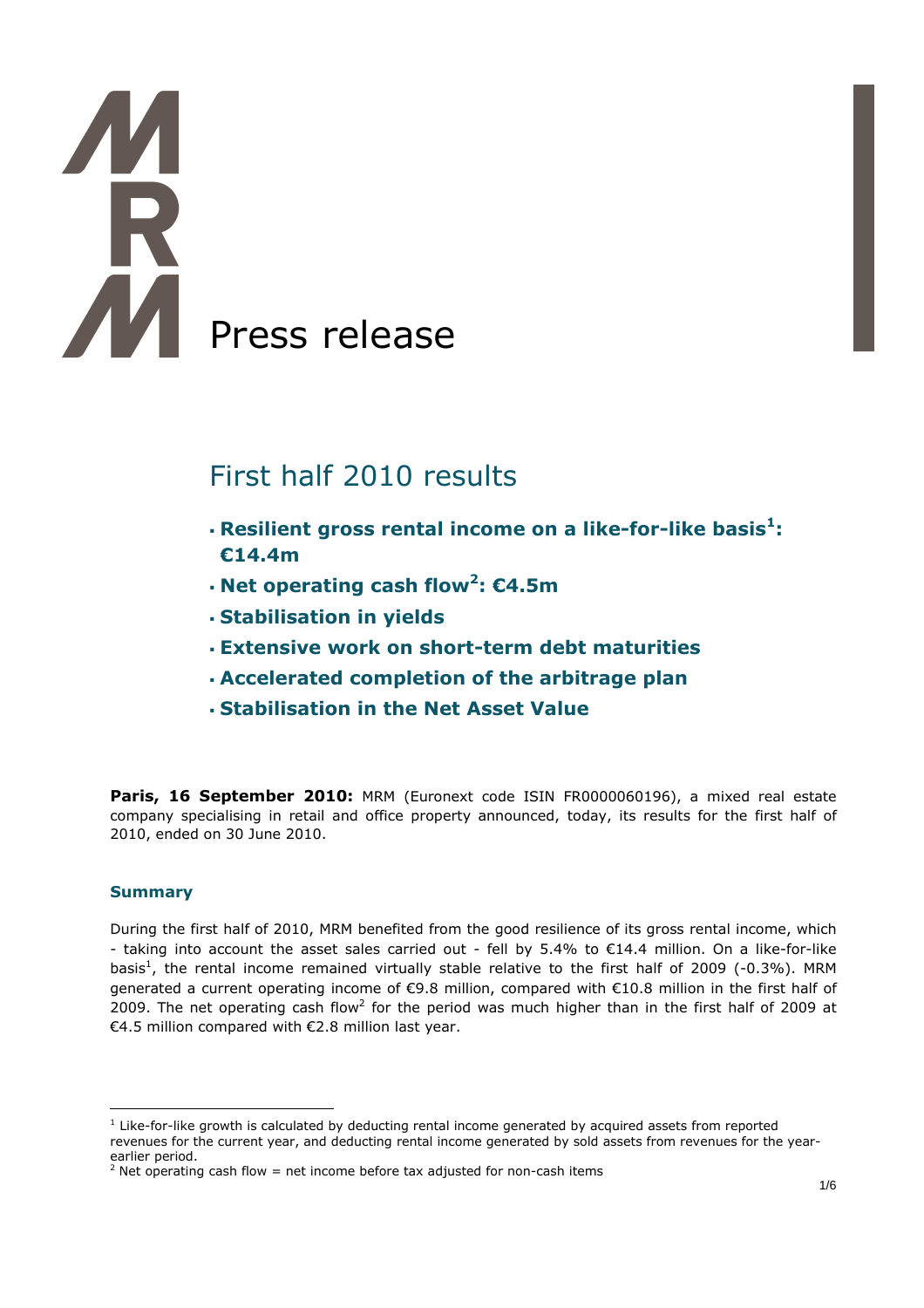Stabilisation in yields was reflected by a virtually stable fair value<sup>3</sup> of the portfolio (- $\epsilon$ 0.7 million). MRM therefore generated a positive operating income of €6.2 million compared with an operating loss of €15.8 million in the first half of 2009, and a net loss of €0.6 million compared with a loss of €24.7 million last year. Taking into account the arbitrage plan carried out, the value<sup>3</sup> of the portfolio and the amount of bank debt decreased by relatively similar proportions during the first half of the year, leading to little change in the LTV ratio (bank debt to value of the portfolio), which improved slightly to 79.3% from 80.2% at the end of 2009. Liquidation NAV also stabilised at €10.6 per share compared with  $€10.7$  at the end of 2009.

Carefully selected Capex on assets in the portfolio represented €6.1 million in the first half of 2010. The arbitrage plan decided at the start of 2009 resulted in asset sales of €48.3 million between 1 January and 30 June 2010. Combined with work to restructure credit facilities, in particular shortterm loans, these asset sales enabled MRM to reduce its bank debt by €38.6 million. It now has no debt maturing in 2010 (as of 31 December 2009, MRM still had €124.8 million of bank debt maturing in 2010).

# **Operations**

#### **Office portfolio**

Despite the negative impact of the indexation of rents, the net annualised rents<sup>4</sup> for the **stabilised office** portfolio represented €11.6 million as of 1 July, a similar level (+0.1%) to that on 1 January 2010 restated for asset sales carried out over the period. As of 30 June, the occupancy rate for stabilised offices remained high at 94% compared with 95% as of 31 December 2009.

During the first half of the year, the Group invested €3.9 million in development programmes related to **offices with value-added opportunities**. Indeed, Phase I of redevelopment works on Nova in La Garenne-Colombes (92) has been completed; the property is being marketed; and the letting will determine the start of Phase II works. Concerning Urban in Montreuil (93), the commitment of the value-enhancement programme will depend on its pre-letting. Other buildings for which the renovation Capex programmes are now completed are being marketed, namely Cytéo in Rueil-Malmaison (92), Delta in Rungis (94), Solis in Les Ulis (91) and Cap Cergy in Cergy-Pontoise (95). The net annualised rents<sup>4</sup> for this portfolio as a whole remained stable relative to 1 January 2010 at  $\epsilon$ 1.3 million. The occupancy rate fell from 20% as of 31 December 2009 to 15% as of 30 June, notably following the departure of the tenant that had signed a short-term lease and partly occupied Solis. During the first half of the year, three new leases<sup>5</sup> were signed for Delta in Rungis representing an annual rental income of €0.2 million.

# **Retail portfolio**

Despite the negative impact of the indexation of rents, the net annualised rents<sup>4</sup> for the **stabilised retail** portfolio amounted to €10.3 million as of 1 July, a similar level to that on 1 January 2010 (restated for asset sales carried out in the first half of the year). This is mainly due to the seven new leases<sup>5</sup> signed in the first half of the year representing an annual rental income of  $\epsilon$ 0.5 million. As of 30 June, the occupancy rate for stabilised retail properties remained at the same high level as at the end of 2009, i.e. 95%.

During the first half of the year, €0.6 million was invested in Capex programmes on **retail assets with value-added opportunities**, concerning primarily the redevelopment works of 2,000 sqm at

 $5$  New leases or leases renegotiated under improved terms



 $\overline{a}$ 

<sup>&</sup>lt;sup>3</sup> Value excluding transfer taxes, based on appraisals as of 30 June 2010 performed by Catella (offices) and Savills (retail) and including held-for-sale assets recognised in accordance with IFRS5

Excluding taxes, charges, rent-free periods and improvements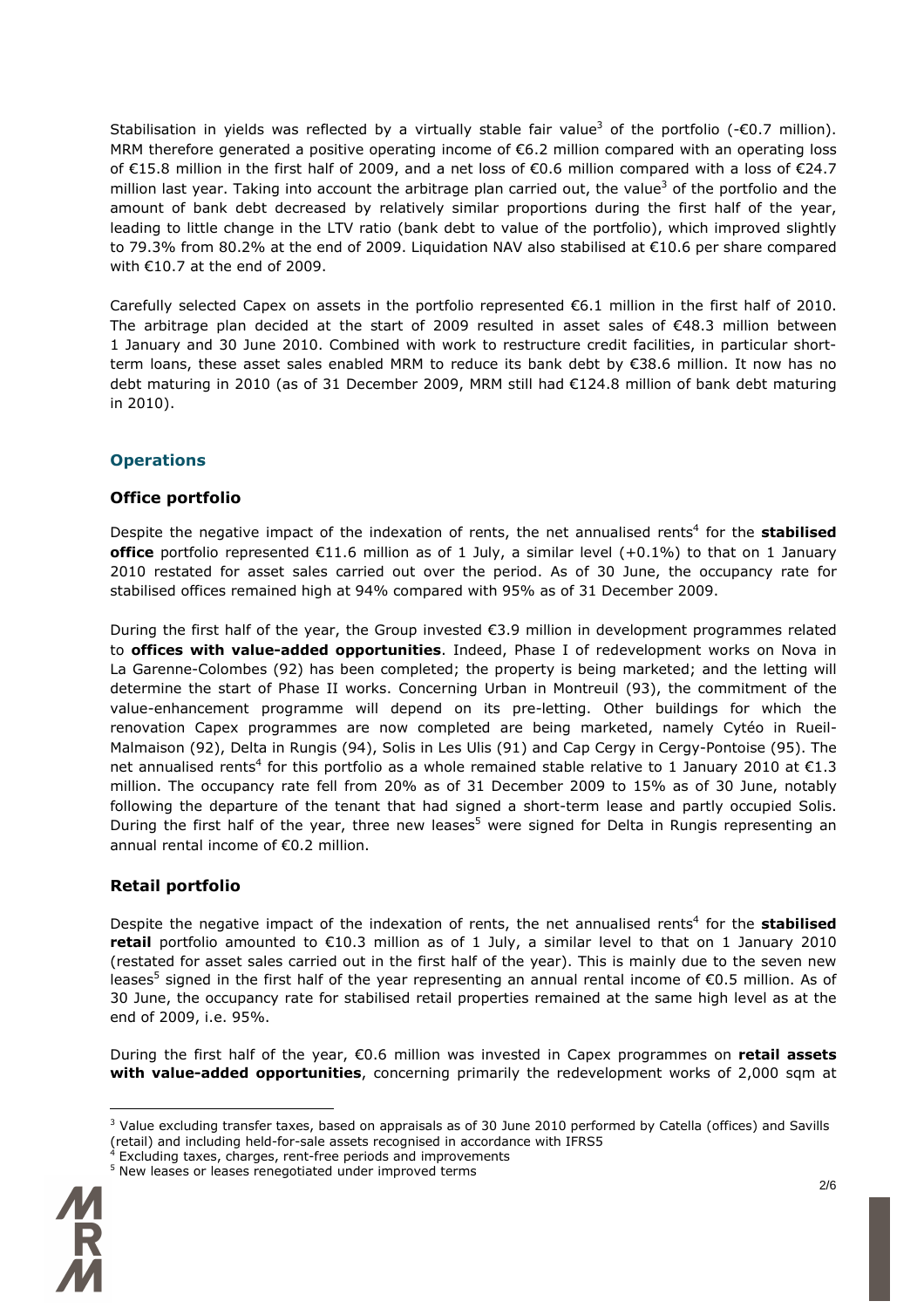La Galerie du Palais located in the centre of Tours (37). The redeveloped units were delivered over the summer to two retailers - La Grande Récré and Fuxia – which are due to open to the public in September/October. A total of four new leases<sup>5</sup> were signed for the portfolio of retail value-added opportunities over the first six months of the year representing an annual rental income of  $\epsilon$ 0.3 million. The net annualised rents<sup>4</sup> totalled  $\epsilon$ 1.6 million as of 1 July 2010. The occupancy rate was 82% compared with 87% at the end of 2009, reflecting the vacating of premises in Tours to allow for redevelopment works to be carried out at La Galerie du Palais.

#### **Portfolio as of 30 June 2010**

During the first half of the year, the value<sup>3</sup> of MRM's portfolio decreased by €42.7 million from €491.8 million as of 31 December 2009 to €449.1 million as of 30 June 2010. This is the result of Capex of €6.1 million in value-enhancement works, coupled with asset sales of €48.3 million carried out during the first half of 2010, namely:

- Freehold properties operated as Pizza Hut restaurants in the Paris region, representing a total area of 1,900 sqm and an amount excluding transfer taxes of  $\epsilon$ 6.5 million (February 2010);
- A 1,200 sqm retail property in Brétigny-sur-Orge (91) representing an amount excluding transfer taxes of €2.4 million (April 2010);
- A company owning two office buildings in Clichy-la-Garenne (92) and Levallois-Perret (92) representing of a total of 10,800 sqm and valued at €39.5 million (June 2010).

Excluding asset sales and Capex, the change in the fair value of the portfolio therefore amounted to -€0.7 million.

| Portfolio value <sup>5</sup><br>In $\epsilon$ million as of 30 June 2010 | <b>Offices</b> | Retail<br>property | <b>Total MRM</b> |
|--------------------------------------------------------------------------|----------------|--------------------|------------------|
| Stabilised assets                                                        | 162.2          | 157.5              | 319.7            |
| Value-added opportunities                                                | 92.3           | 37.1               | 129.4            |
| <b>Total MRM</b>                                                         | 254.5          | 194.6              | 449.1            |

As of 30 June 2010, the value<sup>3</sup> of MRM's property portfolio is split as follows: 57% office properties, all in the Paris region, and 43% retail properties in the Paris region and provinces. The stabilised assets account for 71% of the portfolio and the assets with value-added opportunities for 29%.

The property portfolio as a whole represents a total area of 198,045 sqm, comprising 98,381 sqm of offices and 99,664 sqm of retail property. The occupancy rate of these properties amounts to 71%. As of 1 July 2010, the net annualised rents<sup>4</sup> reach  $\epsilon$ 24.9 million.

# **First half 2010 results**

As a result of the asset sales carried out, MRM sustained a 5.4% fall in the consolidated revenues in the first half of 2010 to  $\epsilon$ 14.4 million. On a like-for-like basis<sup>1</sup>, the gross rental income remained virtually stable (-0.3%) compared with the first half of 2009. This stability relates to both office properties (-0.5%) and retail properties (-0.1%).

For **office** properties (55% of revenues), the additional rental income relating to new leases coming into effect - including those concerning the Carré Vélizy mixed-use development in Vélizy-Villacoublay (78) - made up for the negative impact of the indexation of rents, as well as the revision of ERDF's rents at Rueil-Malmaison (92) and Puteaux (92) following the early renewal of the corresponding leases for a firm period of seven years.

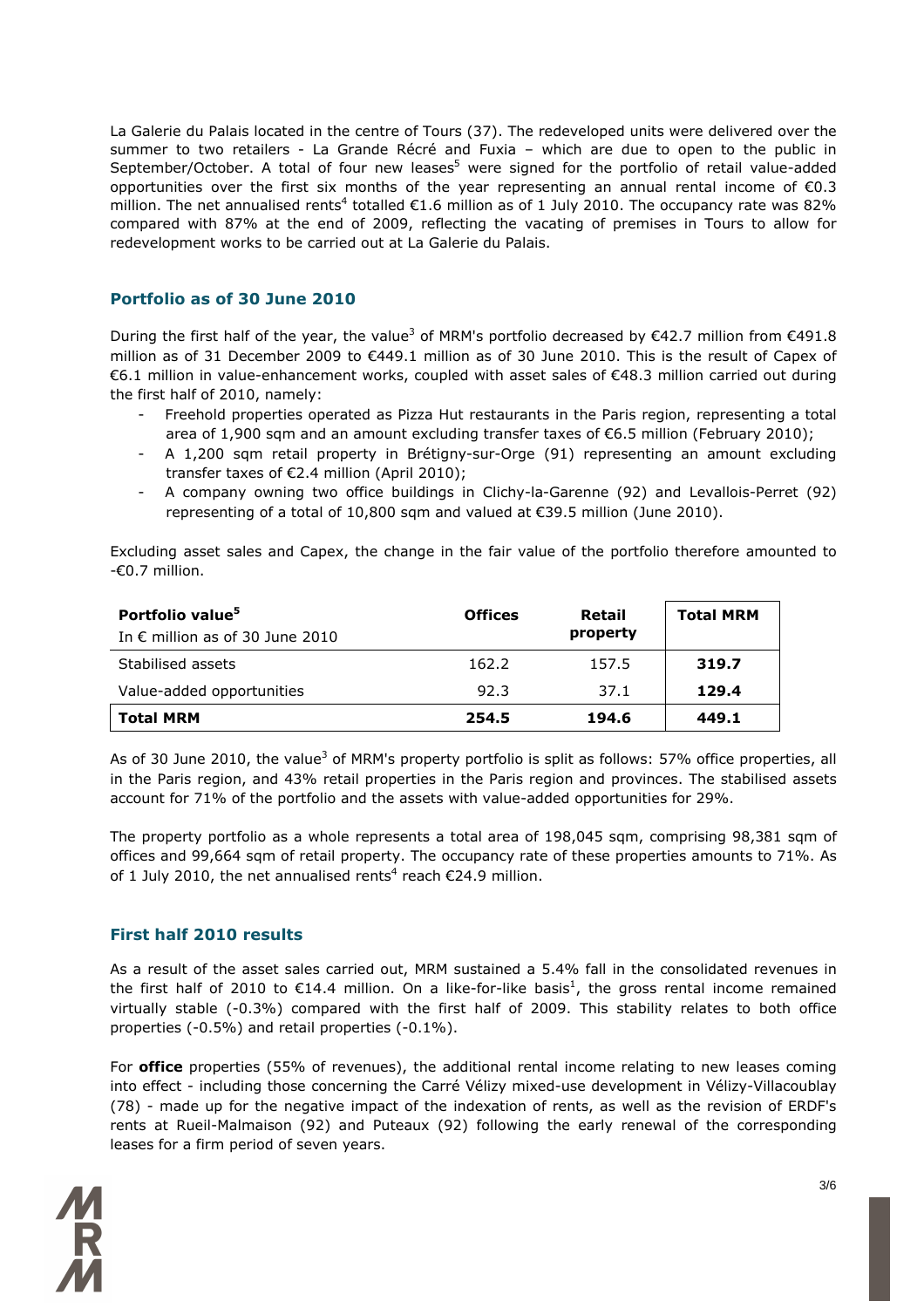For **retail** properties (45% of revenues), the rental income benefited from the lease renewal campaign for the shopping mall at the Carrefour shopping centre in Ecole-Valentin (25) and the arrival of new tenants, particularly at the Marques Avenue A6 outlet centre in Corbeil-Essonnes (91). This made up for the negative effect of the indexation of rents and the vacating of premises, particularly in Tours (37) in order to allow for renovation works to begin at La Galerie du Palais.

| <b>Simplified IFRS income statement</b><br>In $\epsilon$ million | H1 2009 | H1 2010 | % change |
|------------------------------------------------------------------|---------|---------|----------|
| Gross rental income                                              | 15.2    | 14.4    | $-5.4\%$ |
| . of which Offices                                               | 8.0     | 7.9     | $-1.2%$  |
| . of which Retail                                                | 7.2     | 6.5     | $-9.7%$  |
| Property expenses                                                | (1.8)   | (1.6)   | $-11.1%$ |
| Net rental income                                                | 13.4    | 12.8    | $-4.6\%$ |
| Operating income and expenses                                    | (2.6)   | (3.0)   | $+15.4%$ |
| <b>Current operating income</b>                                  | 10.8    | 9.8     | -9.6%    |
| Net book value of assets disposed                                | 0.0     | (2.9)   |          |
| Change in fair value of investment                               |         |         |          |
| properties                                                       | (26.6)  | (0.7)   |          |
| <b>Operating income</b>                                          | (15.8)  | 6.2     |          |
| Net cost of debt                                                 | (7.7)   | (5.1)   | $-33.8%$ |
| Other financial expenses                                         | (1.1)   | (1.6)   |          |
| Net income before tax                                            | (24.6)  | (0.5)   |          |
| Taxes                                                            | (0.1)   | (0.1)   |          |
| <b>Consolidated net income</b>                                   | (24.7)  | (0.6)   |          |
| Net earnings per share $(\epsilon)$                              | (7.1)   | (0.1)   |          |

*(A limited review has been performed by auditors on these results)* 

The net rental income (after non-recovered property expenses) amounted to €12.8 million. Over the period, MRM benefited from non-recurring operating income of €0.3 million. Reflecting MRM's policy of cutting costs, operating expenses decreased by 18.5% from €3.8 million in the first half of 2009 to €3.1 million in the first half of 2010. The current operating income fell by 9.6% to €9.8 million from €10.8 million in the first half of 2009.

Taking into account the (non-cash) expense of  $\epsilon$ 2.9 million related to the disposal of assets and the limited change in the fair value of its portfolio (-€0.7 million), the operating income came to  $\epsilon$ 6.2 million compared with a loss of €15.8 million in the first half of 2009. Indeed, in the first half of 2009, MRM was subject to a downward adjustment of €26.6 million in the fair value of its property assets.

Against the backdrop of continuing low interest rates and in view of the reduction in bank debt, MRM's net cost of debt decreased further to €5.1 million compared with €7.7 million in the first half of 2009. Overall, the Group sustained a net loss of  $\epsilon$ 0.6 million in the first half of 2010 (equal to a loss of  $\epsilon$ 0.1 per share) compared with a loss of €24.7 million in the first half of 2009.

# **Net operating cash flow<sup>2</sup>**

Despite the fall in the rental income related to the asset sales carried out, the net operating cash flow<sup>2</sup> amounted to €4.5 million compared with €2.8 million in the first half of 2009, increasing sharply over the period, thanks in particular to the reduction in operating expenses and net financial expenses.

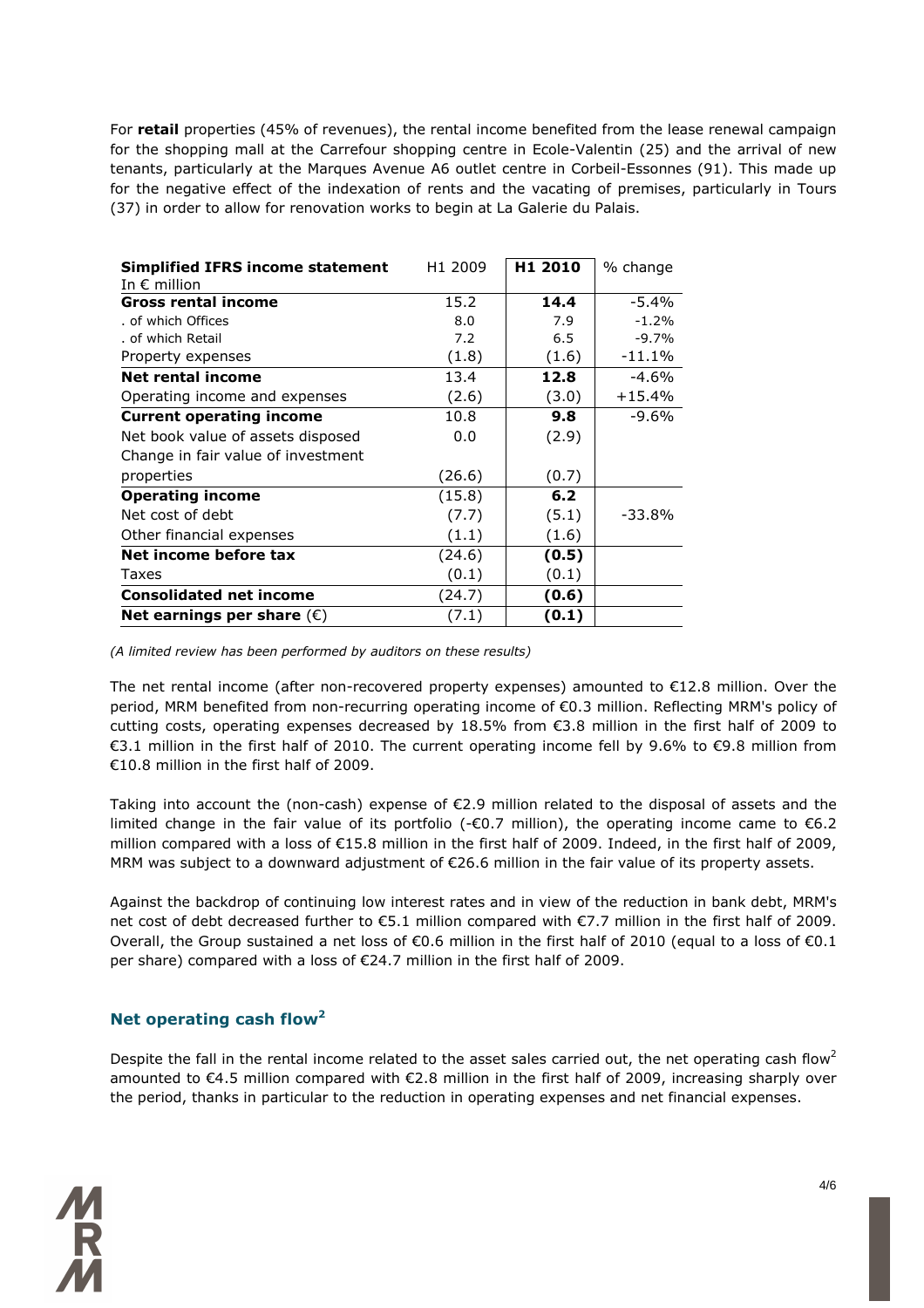#### **Balance sheet, cash flow and NAV**

Whilst the value<sup>3</sup> of the investment properties went up from  $E$ 287.3 million to  $E$ 292.8 million during the first half of the year, the drop in assets held for sale from €204.6 million to €156.3 million reflects the progress achieved in the arbitrage plan.

In April 2010, MRM carried out a major refinancing operation by means of the arrangement of a new €91.2 million bank loan used to repay a credit line of €93.7 million maturing in April 2010. The new facility, secured against a portfolio of retail properties, comprises an €85.8 million tranche maturing in 2015 and a second €5.4 million tranche maturing in 2011.

Furthermore, the sale at the end of June 2010 of a company owning two office properties in Clichy-la-Garenne (92) and Levallois-Perret (92) valued at €39.5 million enabled the Group to free itself from a bank loan maturing in August 2010, while also contributing to its cash requirements. As a result, MRM no longer has any bank debt maturing in 2010.

As of 30 June 2010, the Group's bank debt came to a total of €356.0 million, a reduction of €38.6 million compared with 31 December 2009. Bank debt represents 79.3% of the value of the portfolio. The average margin of debt is 150 basis points (excluding set-up costs). It is 100% hedged by financial instruments such as caps. MRM also benefits from a €54 million bond maturing at the end of 2013.

| <b>IFRS simplified balance sheet</b><br>In $\epsilon$ million | 31.12.2009 | 30.06.2010 |
|---------------------------------------------------------------|------------|------------|
| Investment properties                                         | 287.3      | 292.8      |
| Assets held-for-sale                                          | 204.6      | 156.3      |
| Current receivables/assets                                    | 18.4       | 19.1       |
| Cash and cash equivalents                                     | 9.5        | 14.8       |
| <b>Total assets</b>                                           | 519.7      | 483.0      |
| Equity                                                        | 37.4       | 36.8       |
| Issued bonds                                                  | 54.0       | 54.0       |
| Bank loans                                                    | 394.6      | 356.0      |
| Other debts/liabilities                                       | 33.7       | 36.2       |
| <b>Total equity and liabilities</b>                           | 519.7      | 483.0      |

*(A limited review has been performed by auditors on these results)* 

During the first half of the year, Capex represented outflows of €6.1 million. The Group's net cash position increased by €5.3 million from €9.5 million as of 31 December 2009 to €14.8 million as of 30 June 2010, mainly thanks to the asset sales carried out over the period.

As of 30 June 2010, the liquidation NAV was €10.6 per share and replacement NAV was €17.2 per share.

| Net asset value           | 31.12.2009 | 30.06.2010 |
|---------------------------|------------|------------|
| Liquidation NAV per share | €10.7      | €10.6      |
| Replacement NAV per share | €18.1      | €17.2      |